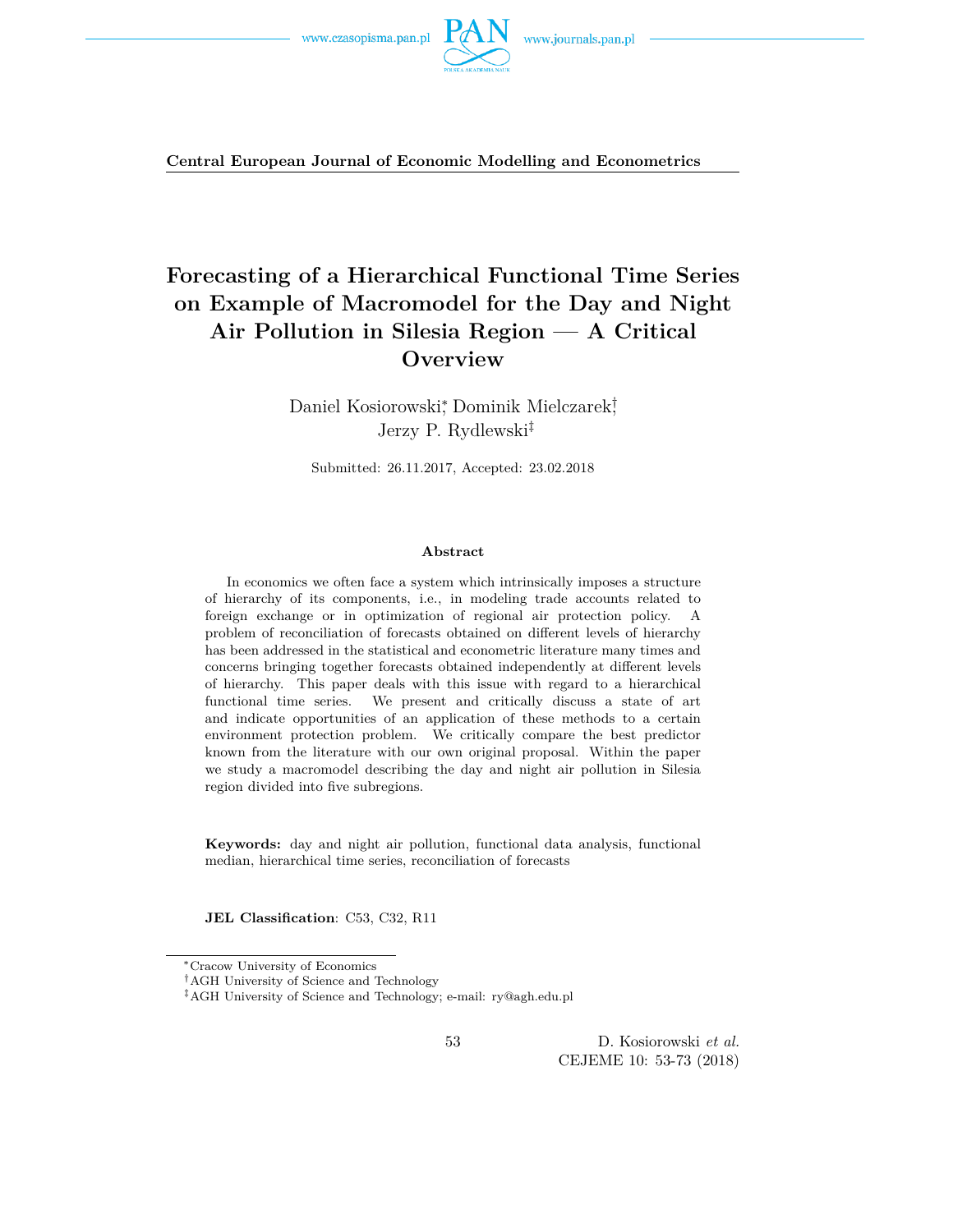

Daniel Kosiorowski, Dominik Mielczarek, Jerzy P. Rydlewski

# **1 Introduction**

A variety of economic systems consists of a certain class of subsystems, which form a fixed hierarchical structure, i.e.:

- 1. A country considered with respect to monthly Gross National Product with a splitting into regions and subregions
- 2. A national balance of trade with a splitting into branches and subbranches of industry, services and agriculture
- 3. Weekly total inflows and outflows of current accounts for a certain group of clients (priority, individual, corporate clients, or gender, or demographic groups) considered in 5-min consecutive intervals
- 4. A turnover of a company with regard to product lines and/or client target groups
- 5. Social and health care insurance costs divided into age and place of living segments
- 6. Social inequalities of households with regard to education level, religious faith, political choice or ethnicity
- 7. Social and health costs associated with environment pollution for a certain region divided into subregions

Both from a theoretical as well as from practical point of view it is especially important to find a reliable method of modeling and forecasting a time evolution of a system similar to the above systems exhibiting a hierarchical structure. The method should be computationally tractable.

The issue is very closely tied with the reconciliation of forecasts - a problem known from the econometric literature (see Shlifer and Wolff 1979, Kohn 1982, Weale 1988, Kahn 1998, and Fliedner 2001).

It is often observed that forecasts prepared for lower levels of hierarchy do not sum to forecasts prepared for upper levels and the top level of the system. That fact may be caused for example by an application of different measurement methodologies, different precision for different levels.

In this paper we focus our attention on the problem of forecasting a hierarchic system describing the day and night air pollution in Silesia region in Poland. The region is divided into five subregions.

The day and night air pollution is treated as a realization of a functional random variable. Hence we consider a forecasting of a hierarchical functional time series (HFTS). A predictor possessing good statistical properties in this case is directly connected with an opportunity of designing cost-effective pro-ecological regional politics, which optimize social welfare being a function of the day and night air pollution. It is worth stressing, that while using functional time series (FTS)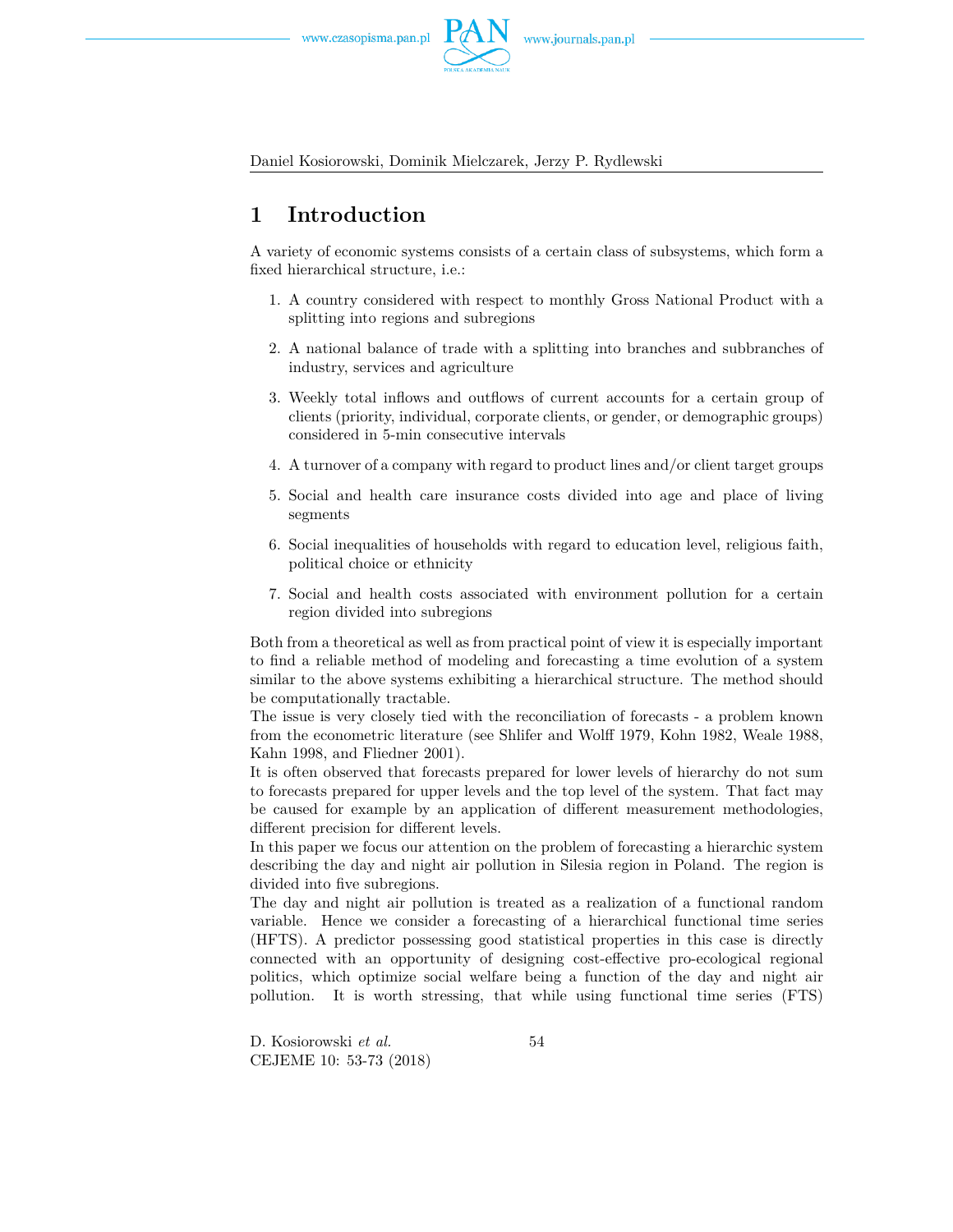

Forecasting of a Hierarchical Functional Time Series *. . .*

framework instead of well known one-dimensional time series setup, we forecast whole day and night periods instead of predicting hour after hour. Note also, that using FTS one can easily model and predict non-equally spaced time series, which may cause fundamental problems for analysts using classical ARIMA, SARIMA methodology (see Kosiorowski 2016, and Górecki *et al.* 2016). Our paper critically discusses the best proposals known from the literature (see Shang and Hyndman 2017) and compare them with our proposals.

The rest of the paper is organized as follows. Section [2](#page-2-0) discusses the concept of hierarchical time series. Section [3](#page-3-0) discusses the concept of hierarchical functional time series. Section [4](#page-6-0) discusses the methods of HFTS forecasting. Section [5](#page-8-0) contains the empirical study – an example of a macromodel for the day and night air pollution in Silesia region.

## <span id="page-2-0"></span>**2 Hierarchical time series**

Hierarchical time series (HTS) is a time series, where some fixed, often natural, hierarchy is imposed. In other words, HTS can be considered as a time series, where at each time we have insight to the values for any single variable at any level in the structure with a fixed hierarchy. In Figure [1](#page-3-1) an example visualization of hierarchical time series at moment  $n$  is depicted. In the Figure [1,](#page-3-1) the observation made on the top level is divided into two sublevels or *level* −1 levels, and the observation made on the *level* − 1 is divided into two *level* − 2 levels, but the division might be quite different, and the only constraint is, that any level could be divided into finitely many number of levels and the total number of observations is finite. Obviously, one can compute a forecast for all series at all hierarchy levels independently, but the forecast at the lower level do not sum to the forecast at the upper level. Hence, no reconciliation is made. In the hierarchical setup the forecasting might be done in the following manners. The forecast is made on the bottom level of the hierarchy. Subsequently, the aggregation of the obtained forecast, basing on some historical data, is made on the upper level of the hierarchy. This procedure is repeated upwards the hierarchy, until we get a forecast on the top level. The method is called the bottom-up method. Conversely we proceed in the top-down method, where the forecast is made on the top level. The disaggregation is then made, so that we obtain a forecast on the lower levels of the hierarchy. The methods are often mixed, as we obviously, for some reasons, might be interested in the forecast on some intermediate level of the hierarchy. Then the forecast is aggregated upward the hierarchy, and disaggregated downward the hierarchy. The methods do not take into account the correlation structure of the hierarchy. Prediction intervals for the forecasts are undefined as well. The more detailed discussion and references the interested reader may find in Shlifer and Wolff (1979), Kohn (1982), Weale (1988), Kahn (1998), and Fliedner (2001).

In their paper Hyndman *et al.* (2011) proposed a novel optimal combination forecast method for HTS. Their proposal is based on independently forecasting all series at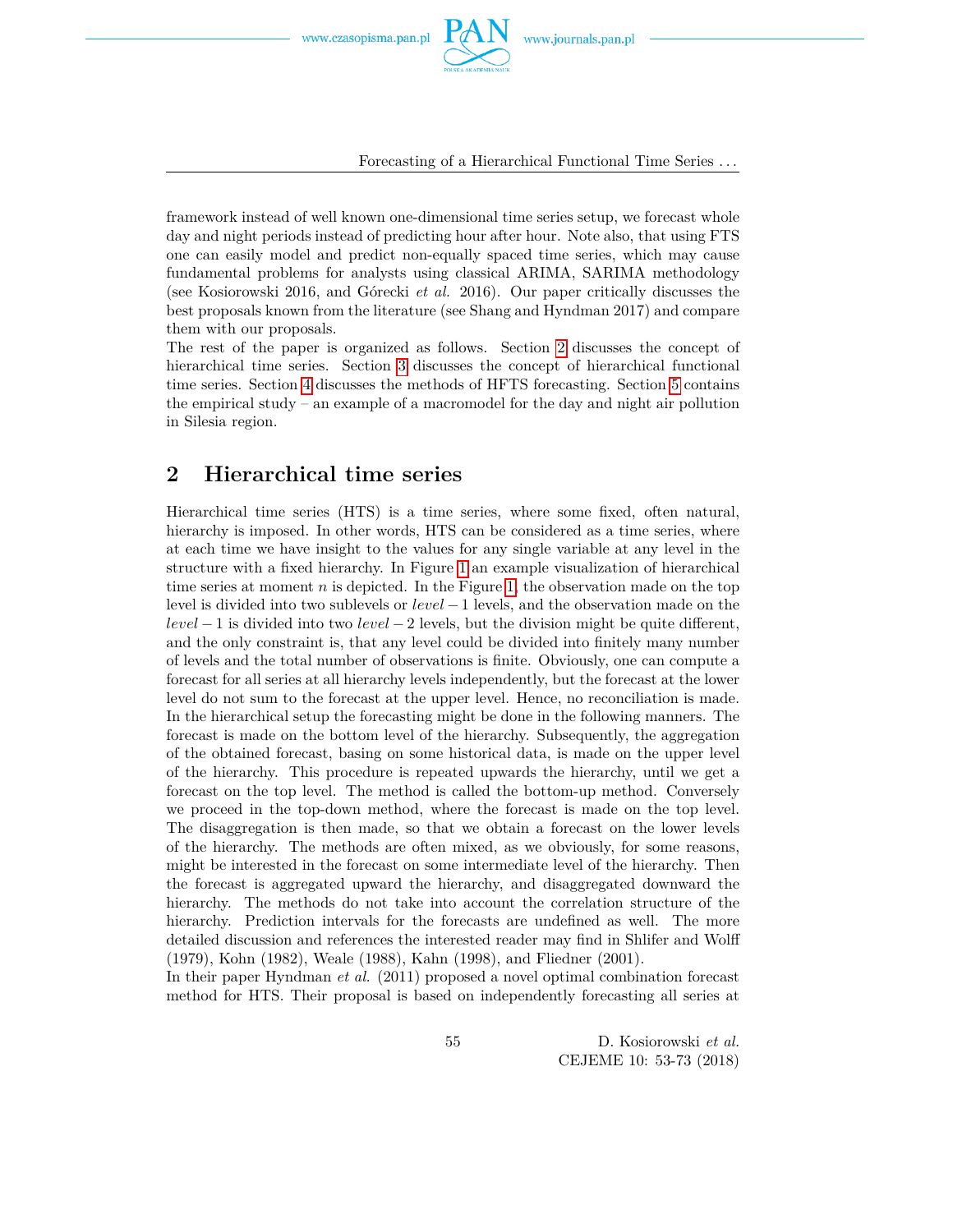

### Daniel Kosiorowski, Dominik Mielczarek, Jerzy P. Rydlewski

all levels of the hierarchy and then using a regression model to obtain a reconciliated forecast. The forecasts obtained with their method add across the fixed hierarchy. It is also mean-unbiased and under some reasonable assumptions has minimum variance among linear combination of independent forecasts. They represent the fixed hierarchical structure in the matrix form. This approach allows for the correlations between the series at each level of the hierarchy. However, they mention that some computational problems may occur. They are connected to the inverse of relatively large, sparse matrices and solution of sparse linear least squares problem. Nevertheless, Hyndman *et al.* (2011) approach enables to obtain a reconciliated forecast for a considered phenomenon reconciliated with individual forecasts obtained on different levels of hierarchy.

<span id="page-3-1"></span>

## <span id="page-3-0"></span>**3 Functional hierarchical time series**

Functional hierarchical time series is a series which consists of functional data, i.e. we consider a hierarchical dataset of functions instead of real numbers or vectors in R *m*. The functional data methods are described in monographies of Ferraty and Vieu (2006), Ramsay *et al.* (2009), and Horváth and Kokoszka (2012). Some statistical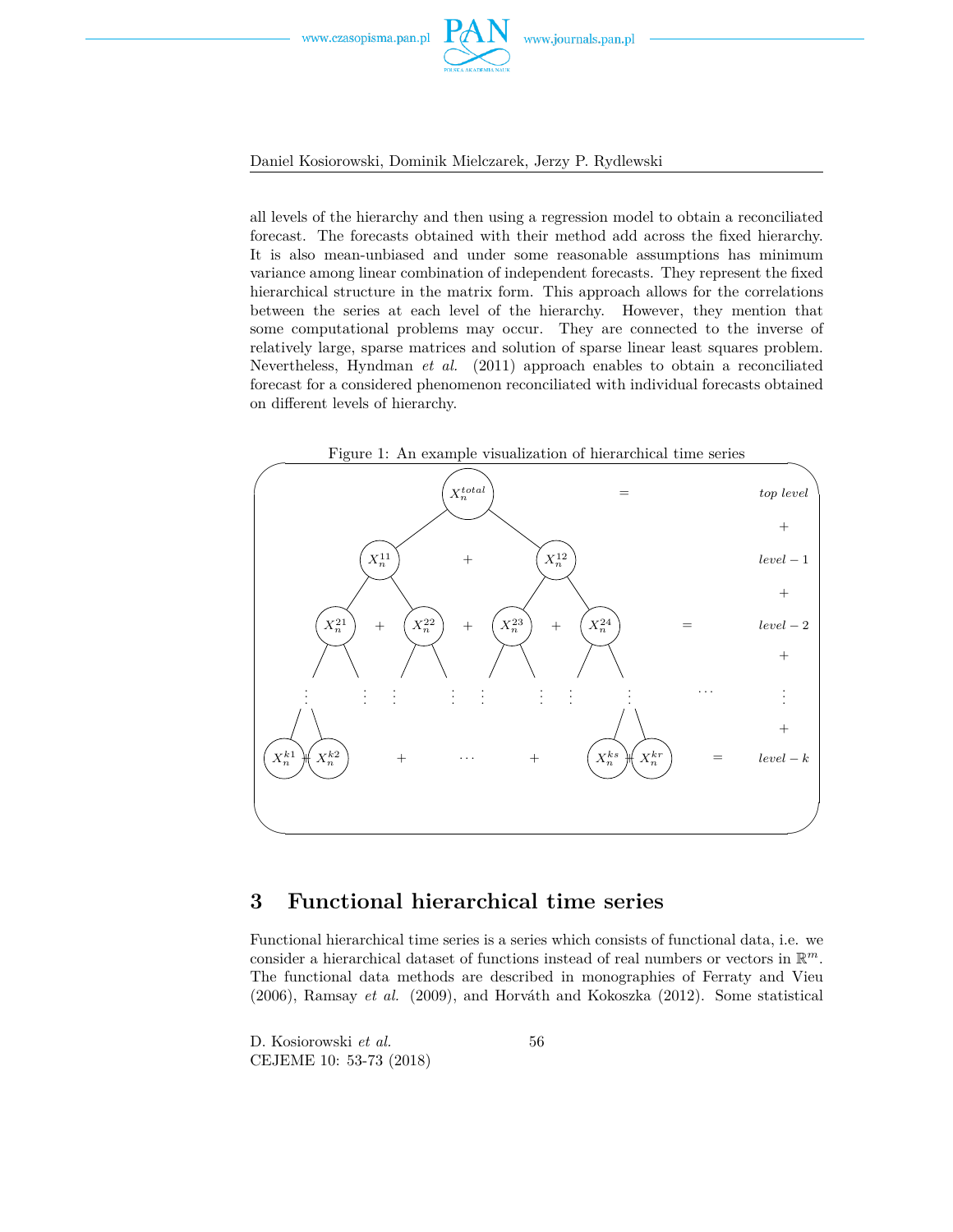

Forecasting of a Hierarchical Functional Time Series *. . .*

tests have been recently developed for the functional framework as well (e.g. Kosiorowski et al. 2017a).

Note that the methods developed for the uni- or multivariate HTS and described in Section [2](#page-2-0) cannot be directly applied in HFTS setup. Many theoretical problems arise here, but note, that even the order of functions cannot be measured as easily as in the univariate case. The naïve forecast is not convincing as well, because it does not take into account a time dependency. The pointwise average can be easily calculated, but we usually do not know the true distribution on the  $L^2[0,T]$  space, from which our data come from, so we cannot straightly assume that the functional expected value exists, which makes the approach unconvincing as well. For the same reason the pointwise moving average seems out of the question. In their paper Shang and Hyndman (2017) proposed their method of HFTS forecasting.

Their approach originates from their previous study (Hyndman *et al.* 2011), described in Section [2,](#page-2-0) which takes into account the whole hierarchical structure of the data. The reconciliated forecast for a fixed hierarchical structure with *L* levels takes a following shape

$$
\hat{X}_{n+1}(t) = F(\hat{x}^{level_{top}}(t), \hat{x}^{level_{11}}(t), \dots, \hat{x}^{level_{1i}}(t), \dots, \hat{x}^{level_{L1}}(t), \dots, \hat{x}^{level_{L1}}(t)),
$$

where  $\hat{x}^{level_{ki_k}}(t)$  denotes an  $i_k$  forecast obtained for the functional time series at level *k* and *F* denotes a certain generalized least squares estimator. The HFTS structure at day *n* is described by a matrix equation

<span id="page-4-0"></span>
$$
X_n = S_n b_n,\tag{1}
$$

where vector  $X_n = (x^{level_{top}}, x^{level_{11}}, \ldots, x^{level_{1i}}, \ldots, x^{level_{L1}}, \ldots, x^{level_{Li}})$ , that is, it is containing all series at all levels of hierarchy,  $b_n$  is a vector representing the series at the lowest level of the fixed hierarchy, and  $S_n$  is a finite matrix that shows the connection between the vectors  $X_n$  and  $b_n$ .

The forecast is made then, that is:

$$
\hat{X}_{n+1} = S_{n+1}\beta_{n+1} + \epsilon_{n+1},
$$

where  $\hat{X}_{n+1}$  is a matrix of forecasts made for all series at all levels of the fixed hierarchy,  $\beta_{n+1} = E[b_{n+1}|X_1,\ldots,X_n]$  is an unknown multivariate expected value of a forecast distribution for the most disaggregated series and  $\epsilon_{n+1}$  represents the errors of the reconciliation.

Note that the level forecasts are obtained using non-robust method, which maps functional time series into one dimensional series of functional component scores (for details see Kosiorowski 2014). Components  $\beta_{n+1}$  are estimated in the study by Shang and Hyndman (2017) with the generalized least squares method, i.e.

$$
\hat{\beta}_{n+1} = \left(S_{n+1}^T V^{-1} S_{n+1}\right)^{-1} S_{n+1}^T V^{-1} \hat{X}_{n+1},
$$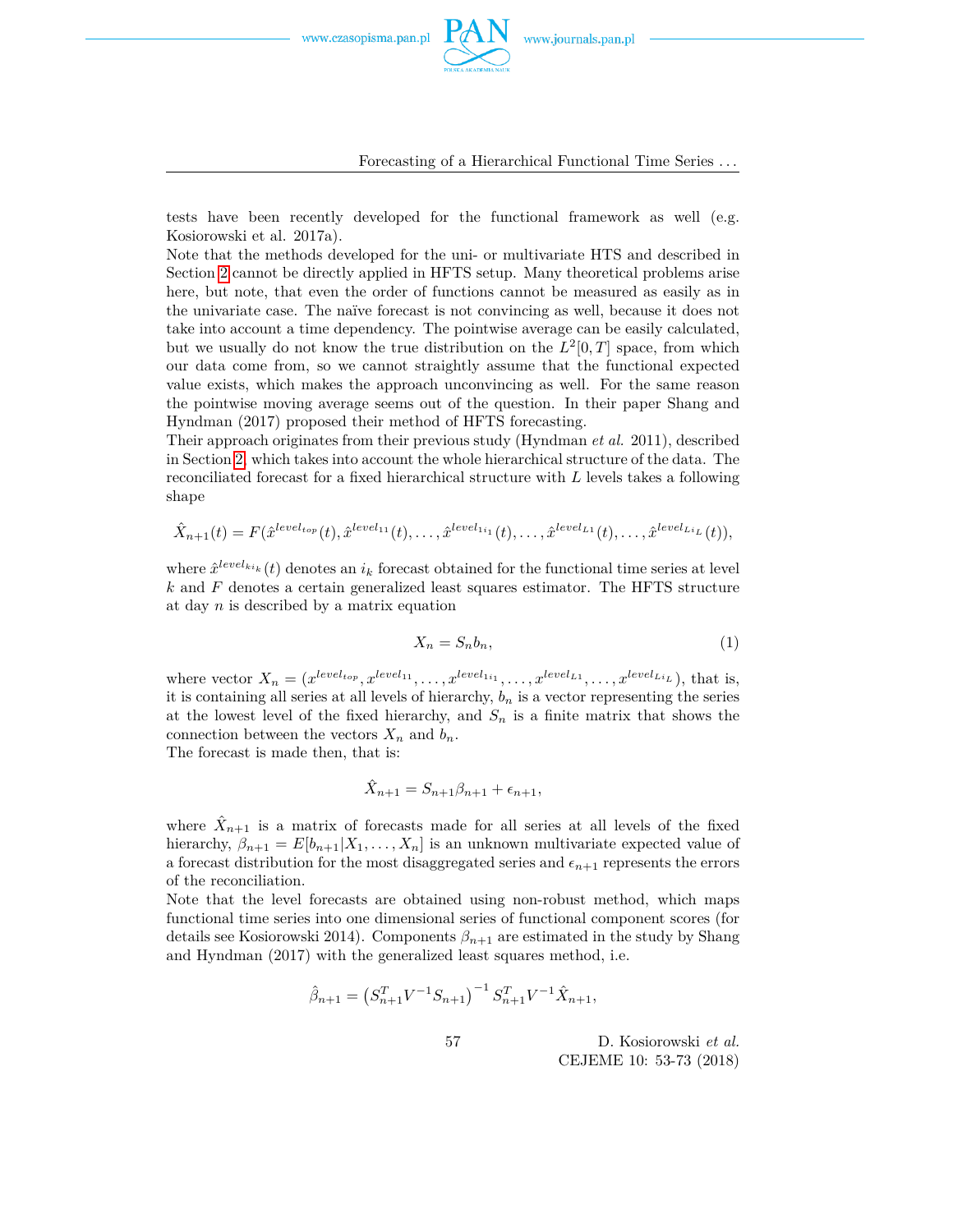

#### Daniel Kosiorowski, Dominik Mielczarek, Jerzy P. Rydlewski

where a diagonal matrix *V* estimates variances of series forecasts. The final forecast stems from the equation

$$
\tilde{X}_{n+1} = S_{n+1} \hat{\beta}_{n+1}.
$$

Shang and Hyndman (2017) method has some important advantages and disadvantages. The Shang and Hyndman (2017) forecasts are aggregate consistent – they satisfy an aggregation constrains and are mean-unbiased. However, the method is very computationally demanding and sophisticated due to the sparse linear least squares problem and necessity of computing generalized inverses of large and sparse matrices (see [1\)](#page-4-0). The method may be therefore robustified (for details see Kosiorowski *et al.* 2017b).

Note that Shang and Hyndman's (2017) approach is equipped with an outright internal mechanism of forecasts reconciliation. Our proposal – which is described further – the reconciliation of forecasts is a byproduct of a fact that modified band depth (MBD, see López-Pintado and Romo 2007, 2009) is nontransitive. Shang and Hyndman (2017) reduce the problem of functional data forecasting to functional principal component regression: functions are represented in an empirical principal components base, then they use Hyndman's functional regression basing on one-dimensional stationary time series modeling (see Kosiorowski 2014) and the authors assume that residual functions are approximately stationary (we do not make the restriction).

The last analyzed approach comes from the paper Kosiorowski *et al.* (2017c). The authors presented double functional median method and compared their method with Shang and Hyndman's (2017) method as a reference approach.

Modified band depth (MBD, see López-Pintado and Romo 2007, 2009) of curve *x* with respect to functional sample  $X^N$  (a sample of *N* functions, i.e.,  $X^N = \{x_i(t), i = 1, 2, \ldots, N\}$  and  $t \in [0, T]$ ), estimates the curves' frequency of being in the center. Note, that Zuo and Serfling (2000) formulated general conception of statistical depth function and Nieto-Reyes and Battey (2016) have proved that a depth for functional data is correctly defined.

Nevertheless, we have a sample of *N* functions  $x_1, \ldots, x_N$ . Firstly we need to define sets of the following form  $A(x; x_{i_1}, x_{i_2}) = \{t \in [0, T] : \min_{r=i_1, i_2} x_r(t) \leq x(t) \leq \max_{r=i_1, i_2} x_r(t)\}.$ 

Consequently, MBD can be defined, a functional depth, which takes into account a proportion of "time", when *x* is in the band made with two functions, i.e.

$$
MBD(x|X^N) = \frac{2}{N(N-1)} \sum_{1 \le i_1 < i_2 \le N} \frac{\lambda(A(x; x_{i_1}, x_{i_2}))}{\lambda([0, T])},
$$

where  $\lambda$  is a Lebesgue measure.

Subsequently, the nested regions for the chosen functional depth can be constructed, that is, consider  $MBD(x|X^N) \geq \alpha$ . The median with respect to the considered functional depth is the most central observation. We define a sample median as

$$
MED_{MBD}(X^N) = \arg \max_{i=1,...,N} MBD(x_i|X^N).
$$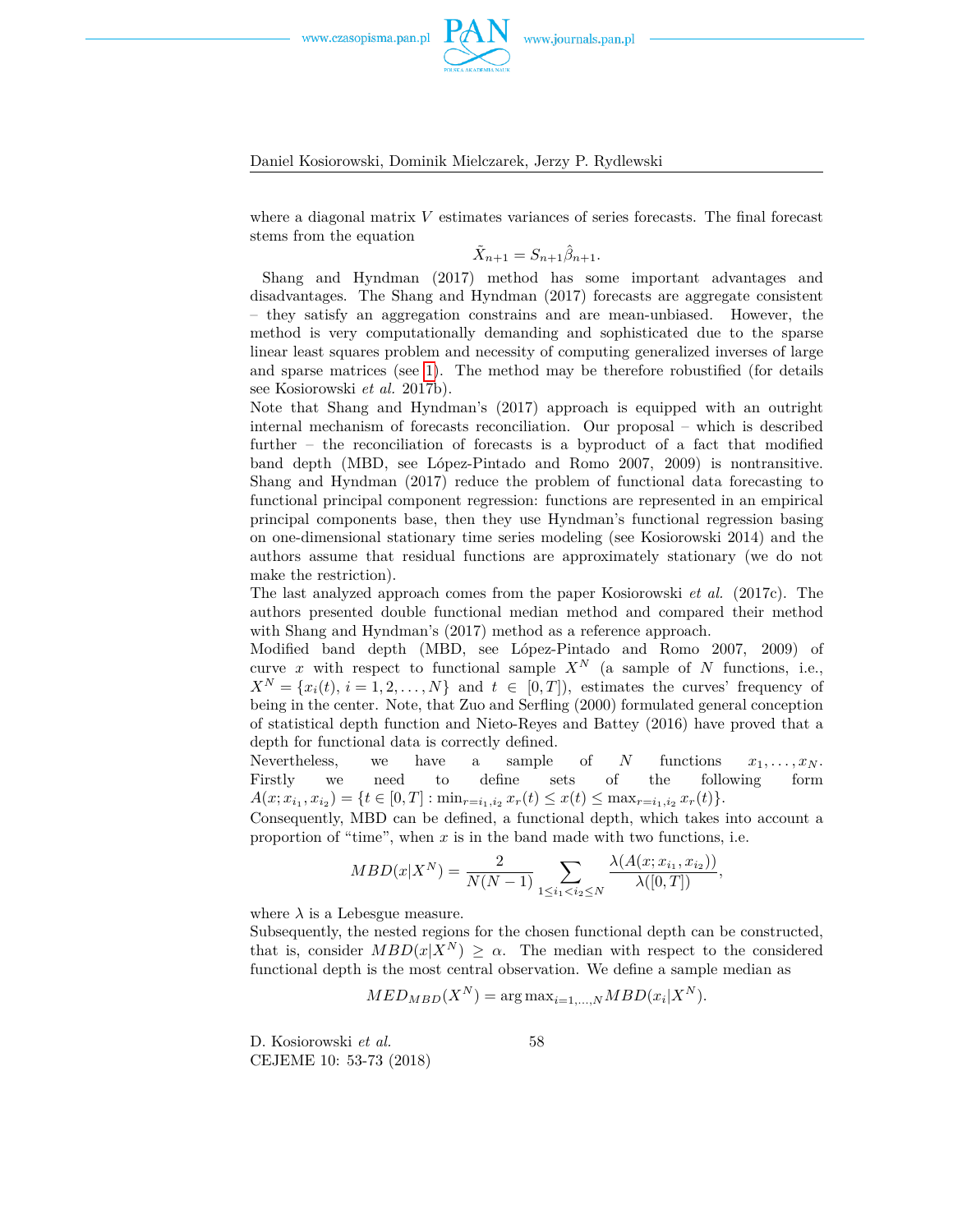

Forecasting of a Hierarchical Functional Time Series *. . .*

If more than one function achieves the depth maximum value, the median is defined as the average of the curves maximizing depth. Then we use a moving functional median:

 $\hat{x}_{n+1} = MED_{MBD}(W_{n,k}),$ 

where  $W_{n,k}$  is a moving window of a length  $k$  with an end in a moment  $n$ , that is,  $W_{n,k} = \{x_{n-k+1}, \ldots, x_n\}$ . Double functional median method can be described in the following steps:

- 1. We calculate the moving functional median related to the MBD or another functional depth for each unit at the lowest level of hierarchy, i.e.,  $MED_{MBD}(W_{n,k})$ . In empirical example analyzed in Section [5](#page-8-0) for each town and at moment *n*, we compute a functional median from a moving window of length 10 with respect to the functional depth *MBD*:  $\hat{x}_{n+1}^{town} = MED_{MBD}\{x_n^{town}, x_{n-1}^{town}, \dots, x_{n-9}^{town}\}.$
- 2. We calculate for the lowest but one level of hierarchy, a functional median from the medians calculated in the first step.
- 3. We repeat the second step until we calculate the functional median for the top level of the hierarchy.

In our empirical example, the second step is the last one, and finally, we obtain a forecast for  $n = 10, ..., 181$ :

$$
\hat{x}_{n+1} = MED_{MBD}\{\hat{x}_{n+1}^{town_1}, \dots, \hat{x}_{n+1}^{town_5}\}.
$$

Hierarchical structure of the data is taken into account in the process of computing functional median of lower level functional medians, as translation of a single functional observation into neighbouring unit alters the outcome (for details see Kosiorowski et al. 2017c).

## <span id="page-6-0"></span>**4 A critical overview of HFTS approaches**

In a general case, an uncertainty evaluation of the HFTS forecast is an open issue. Due to insufficient theoretical background for conducting a precise statistical inference, in our approach we decided to expand ideas indicated by López-Pintado *et al.* (2010). Shang and Hyndman (2017) has obtained a representation of functions in the *L* 2 space with a Fourier basis. The Fourier basis is adjusted to the functional data they consider, because the data they analyzed were expected to be periodical. Afterwards they transformed functional time series into a family of one-dimensional principal component scores series. Then a maximum entropy bootstrap methodology proposed by Vinod and de Lacalle (2009) and implemented in *meboot* R package, which is appropriate for time series setting, has been used. Although this simplification of the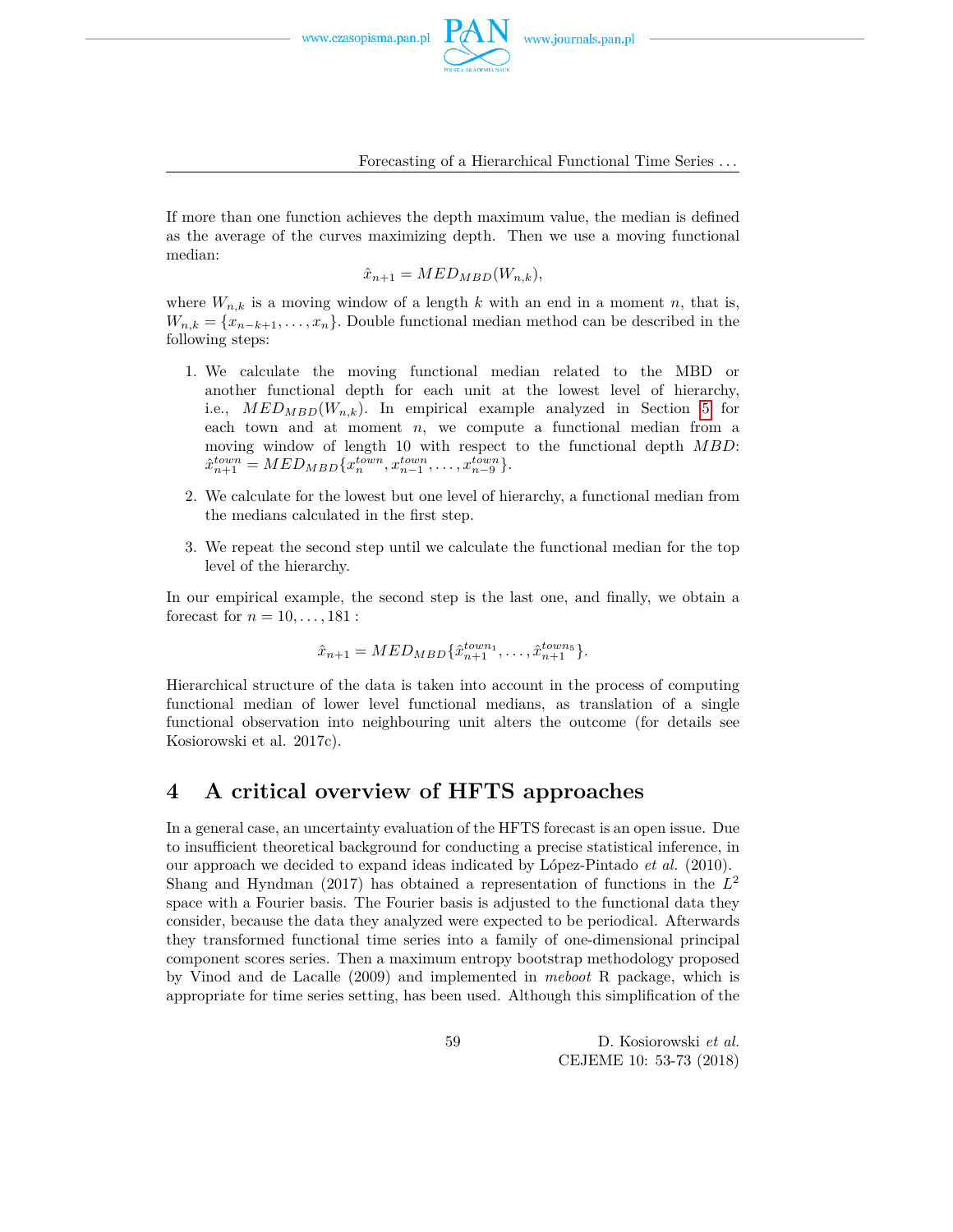

problem seems to be attractive, it divests an analyst of the richness of behaviors a functional time series in comparison to one dimensional time series. We recommend using functional boxplots and adjusted functional boxplots (one can focus on sizes of boxes and  $\alpha$ –central regions), which realizes an idea of bootstrap for functional time series for the rough evaluation of the forecast uncertainty (for details see López-Pintado *et al.* 2010 and Sun and Genton 2011). It does not make much sense to consider point-wise properties of the considered predictors. We usually do not know the true distribution on the  $L^2[0,T]$  space, from which our data come from. Thus even the existence of the functional expected value (mean) cannot be assumed. Hence, we concentrate our attention on the median-unbiasedness. Let us remind, that an estimate of a one-dimensional parameter is median-unbiased if, for fixed parameter value, the median of the distribution of the estimate is at the parameter value, which simply means that the estimate underestimates just as often as it overestimates (Brown 1947). The classical median-unbiasedness properties have been studied previously (e.g. Pfanzagl 1970, 1979). In the functional setting, we choose the proper functional depth and thus we obtain the median induced by the chosen depth. The functional medians induced by popular depth exist for very wide class of processes (in contrary to the functional mean existence). We conclude, that the functional median obtained with respect to the chosen functional depth is intrinsically a median-unbiased estimator. Moreover, the double median method is not only median-unbiased, but also consistent (for details see Gijbels and Nagy 2015, Nagy *et al.* 2016 and Kosiorowski *et al.* 2017c).

Shang and Hyndman (2017) method depends on quite effective but non-robust onedimensional time series methodology applied to series of principal component scores. It depends also on nonrobust dispersion matrix estimator. The matrix is a kind of a design matrix used to obtain a proper forecasts reconciliation. The robustness of double functional median method to outliers does not heavily depend on the type of functional outliers. It is surprising, because we have expected that it should be different for the functional shape outliers, functional amplitude outliers, and for functional outliers with respect to the covariance structure (e.g. see Arribas-Gil and Romo 2014 and Tarabelloni 2017). After conducting several simulations (see Kosiorowski *et al.* 2017c) the authors have come to the conclusion, that the double median method is more robust. Shang and Hyndman (2017) state the opposite in their paper, but note, that they considered a Fraiman-Muniz depth, while we have considered MBD, that looks like better designed for the considered empirical example. For a fixed  $\alpha$ , a volume of the  $\alpha$ -central region may be treated as a dispersion measure (see Liu *et al.* 1999), and thus comparing functional boxplots is a relevant way to compare "effectiveness" of the considered methods (see Figures [2,](#page-9-0) [3,](#page-10-0) [5,](#page-13-0) [7\)](#page-15-0). A comparison of functional time series predictor "effectiveness" may be also conducted in terms of speeds of expansion of  $\alpha$ −central regions treated as functions of  $\alpha$  (scale curve, see López-Pintado *et al.* 2010). This approach is not only nonparametric but it is a moment-free data-analytic method. It imitates the multivariate case and seems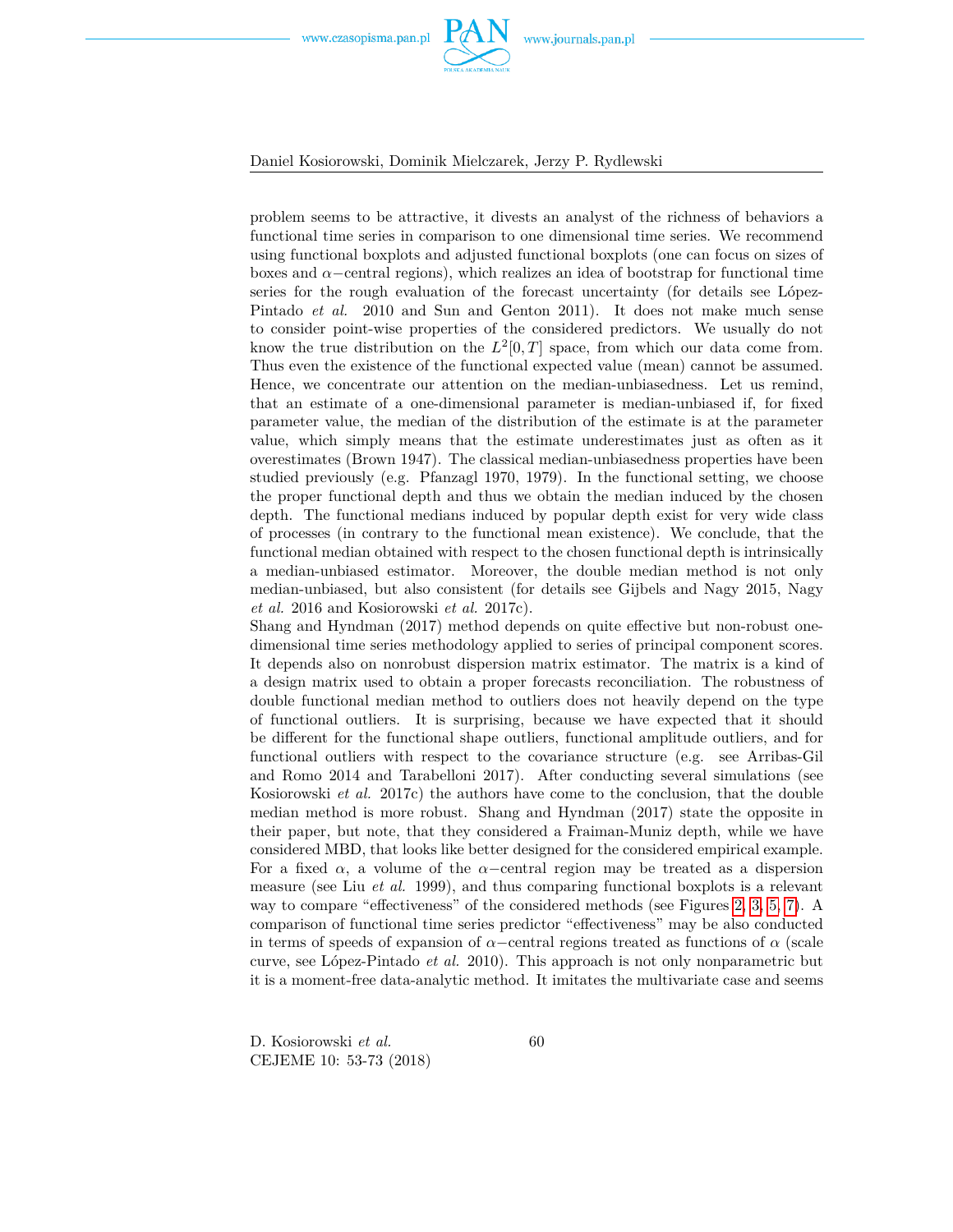

Forecasting of a Hierarchical Functional Time Series *. . .*

to be the best solution in the functional case as well, because assumptions on the data-generating process are hard to be stated precisely. Remember, that there is no Lebesgue measure analogue in the  $L^2[0,T]$  space.

The double median method of forecasting HFTS is faster than Shang and Hyndman (2017) method; moreover, it is less computationally and memory intensive. Precisely, to compare a computational complexity of both methods, we have considered empirical functional time series related to day and night air pollution monitoring in the selected towns. The monitoring was conducted for 181 days. In other words, in the beginning, we considered dataset consisting of six matrices, each of dimension  $181 \times 24$ . For comparing two forecasting methods, we have considered forecasts obtained basing on moving window of length 10 observations. A time of calculation of the forecasts using Shang and Hyndman (2017) method was ca 13 min 10 sec, whereas using the proposed double median method was ca 2 min 30 sec (we used *DepthProc* R package). In both cases, we used the same software and hardware environment (WIN8, Intel Core I7 Mobile, 16 GB RAM). Note that Shang and Hyndman (2017) and Hyndman *et al.* (2011) indicated the inconveniences of their methods, which are related to an application of the generalized least squares applied to big and sparse design matrices. They stated some methods to bypass the inconveniences, but the remedies are insufficient in big data analysis.

# <span id="page-8-0"></span>**5 Empirical study: The day and night PM 10 air pollution in Silesia region**

Air pollution consist of different substances, i.a. sulphur dioxide, nitrogen dioxide, ozone, carbon monoxide, benzene, particulate matter PM2,5 and particulate matter PM10 - all particles of a diameter 10 micrometers or less. Air pollution has a huge negative impact on people's health.

Air pollution monitoring is conducted in Silesian Province in Poland. Measurement is done at a certain number of stations placed in the Region. The organisation responsible for the monitoring is Wojewódzki Inspektorat Ochrony Środowiska (WIOŚ, Regional Inspectorate of Environmental Protection) in Katowice. The institution possesses 28 measurement stations. We analyze data coming from 5 out of that 28 stations in order to present our method, but the number of stations does not limit our method.

Decision-maker who has at his disposal measurement from certain number of stations is interested in aggregation of the data. Note, that the easiest aggregate is an arithmetic mean or a moving arithmetic mean of measurements done in all the stations. The two aggregates are often used in practice by the local government. However, simplicity seems to be the only advantage of that method (see Section [3](#page-3-0) and the paper Kosiorowski *et al.* 2017c). Main goal of the paper is to find the aggregate, to the best fit of the regional policy.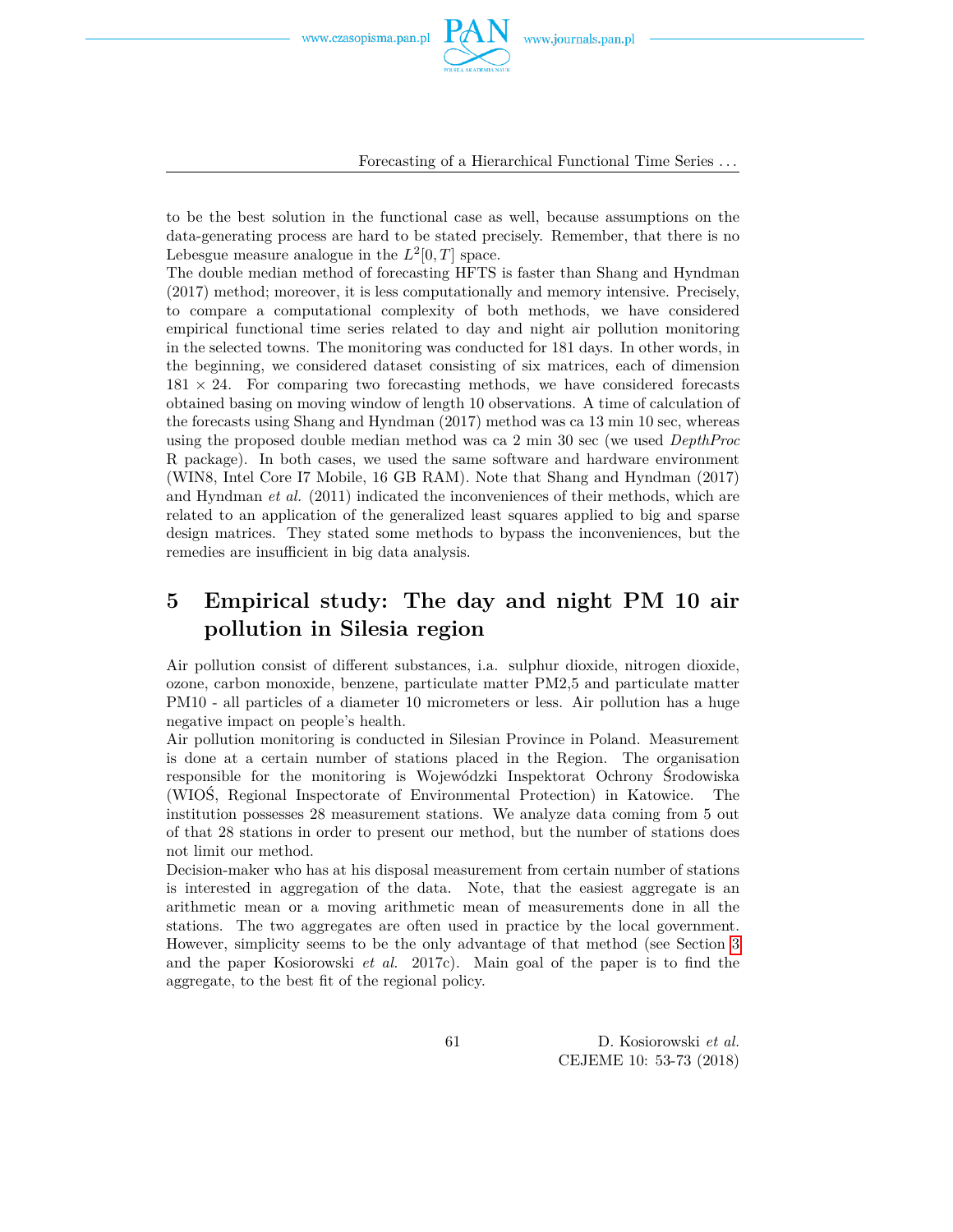<span id="page-9-0"></span>





D. Kosiorowski *et al.* CEJEME 10: 53-73 (2018) 62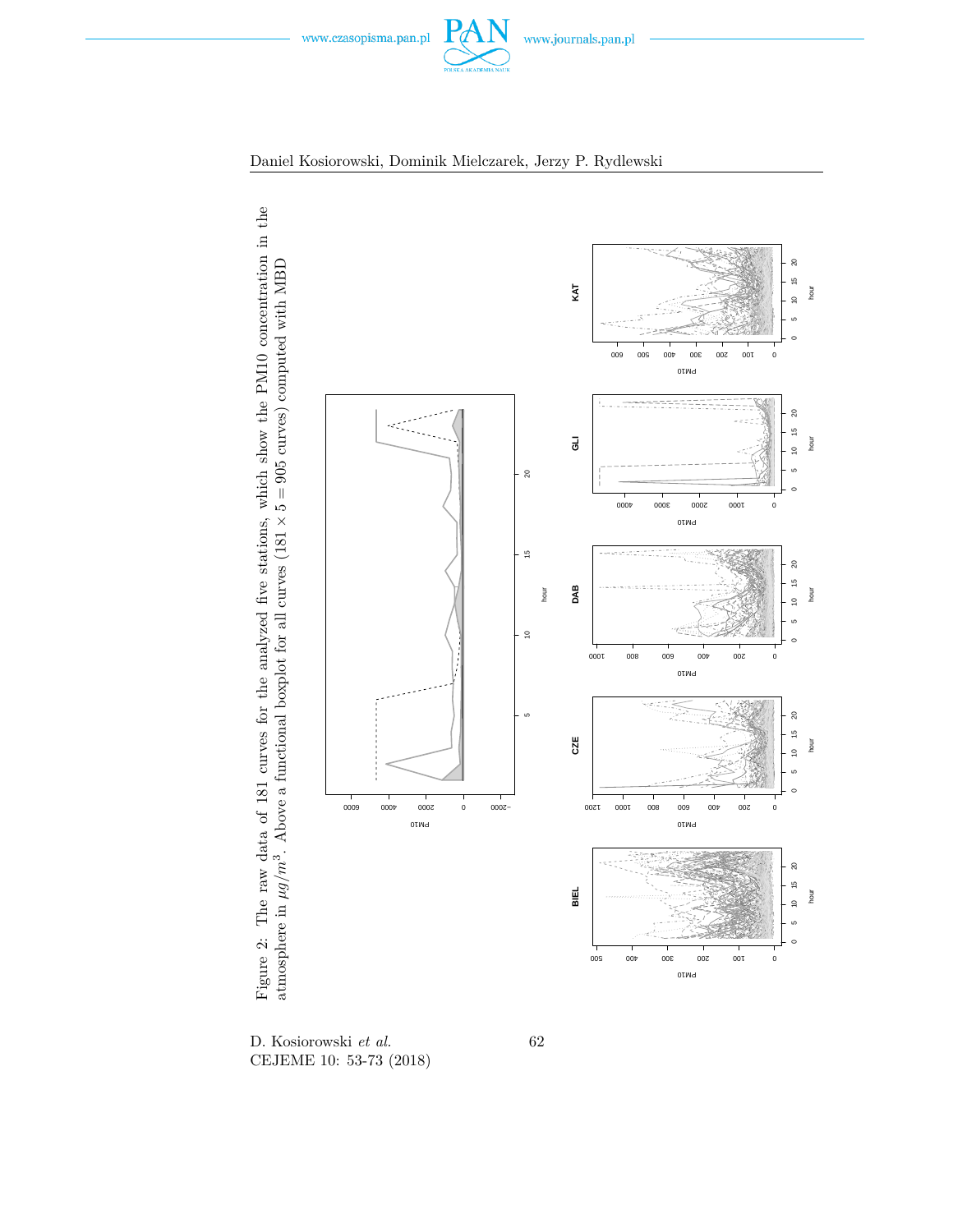<span id="page-10-0"></span>



Forecasting of a Hierarchical Functional Time Series *. . .*

Figure 3: PM10 concentration in the air forecast in  $\mu g/m^3$  calculated with moving functional average (moving window equals 10) for five stations. Above a functional boxplot for the average of all averages for five stations computed every Figure 3: PM10 concentration in the air forecast in *µg/m<sup>3</sup>* calculated with moving functional average (moving window equals 10) for five stations. Above a functional boxplot for the average of all averages for five stations computed every day

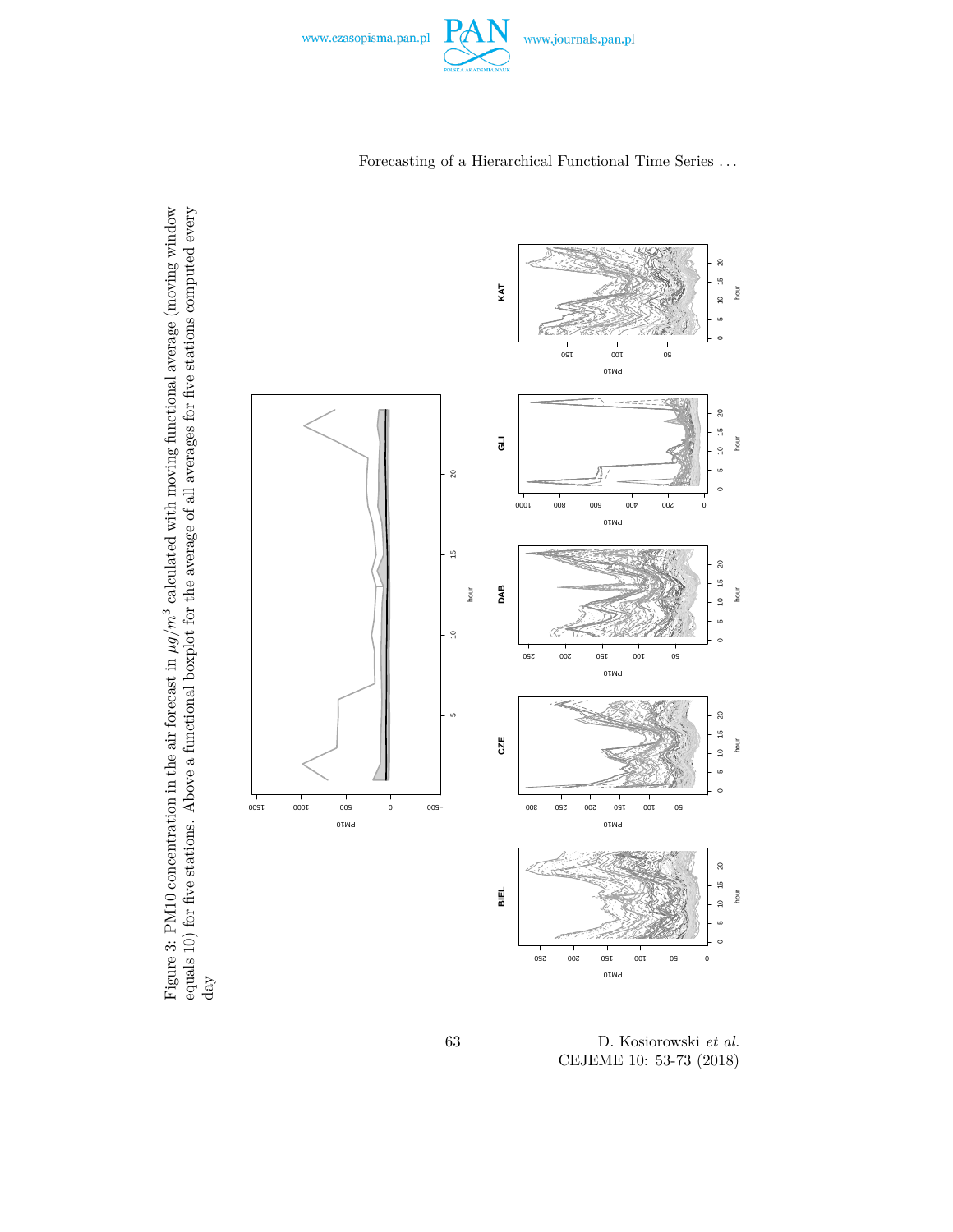<span id="page-11-0"></span>





D. Kosiorowski *et al.* CEJEME 10: 53-73 (2018) 64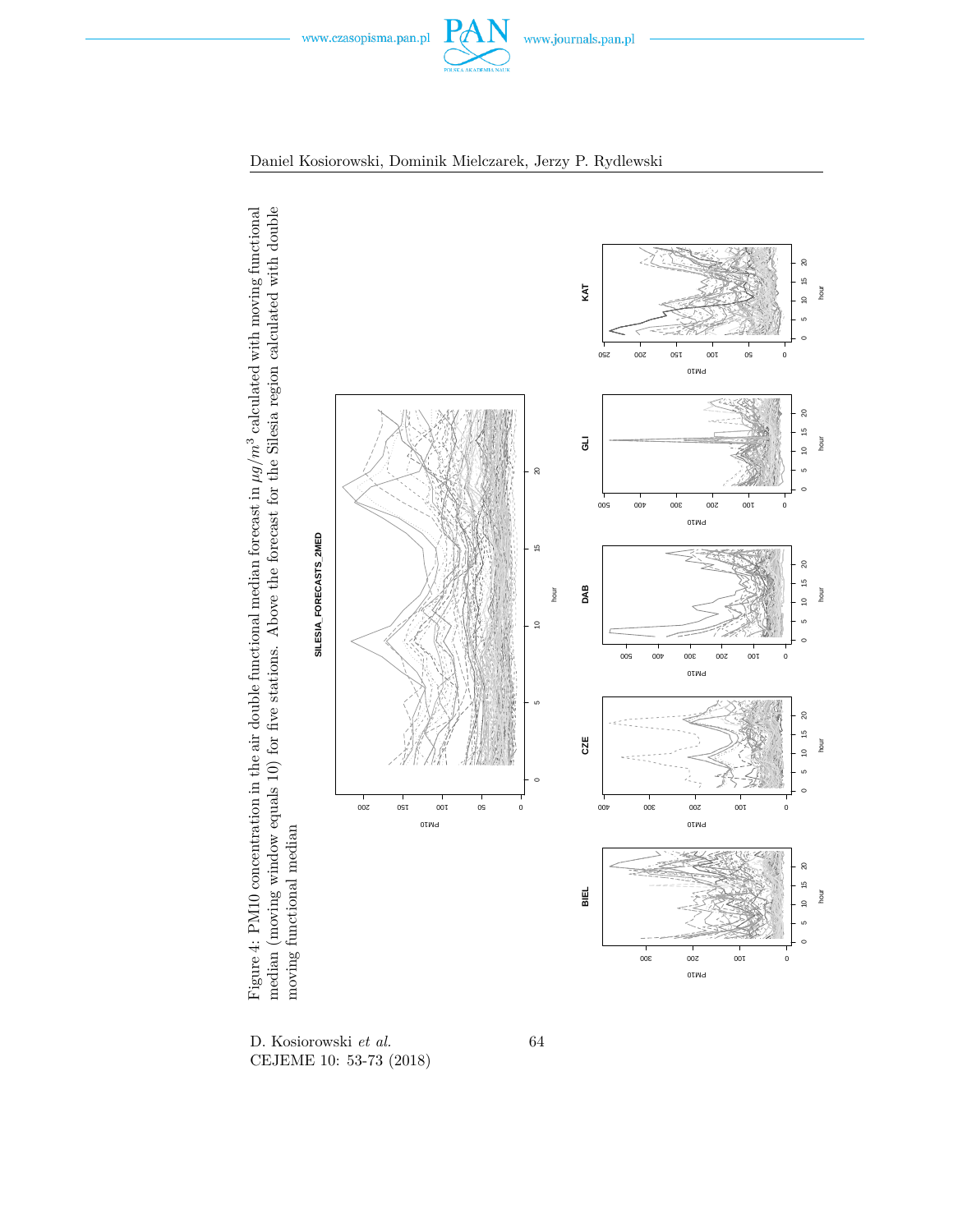![](_page_12_Picture_2.jpeg)

Forecasting of a Hierarchical Functional Time Series *. . .*

### **5.1 Empirical dataset under study description**

Dataset from WIOŚ website <http://powietrze.katowice.wios.gov.pl> has been analyzed to illustrate our method.

We have analyzed PM10 concentration in the air for five measurement stations: Gliwice (Gli) with a population of 182,155, Katowice (Kat) with a population of 304,063, Dąbrowa-Górnicza (Dab) with a population of 121,902, Bielsko-Biała (Bie) with a population of  $172.407$  and Czestochowa (Cze) with a population of  $227.184$ (population data come from 2015).

First three towns are part of "Upper Silesian Urban Area" (its population is about 3 million). Bielsko-Biała and Częstochowa are the largest towns of Silesian Region that are not part of the "Upper Silesian Urban Area". Data comes from the period of 181 days from 1 September 2016 to 28 February 2017. We obtain forecasts for each town, but we are rather interested to obtain a forecast for the whole Silesian Region, and we shall keep in mind that emission of pollution and weather conditions (i.e. landform and windrose) are very different in each town. Moreover, some of that factors, i.e. wind, are time variant, so we should treat the observations as functions and treat the trajectories as functional data objects.

It is cumbersome in air pollution context to decide how to compute air pollution on the whole Silesian Region level, as obviously only data from certain stations are available. We decided to compute an aggregate representing air pollution in the Silesian Region to be a weighted average of pollution in each town, where weights are proportional to the town population. This approach is compatible with our assumption that social cost associated with air pollution is linearly proportional to town population. The assumption has been applied in double functional median method and in Shang and Hyndman (2017) method.

Figure [2](#page-9-0) presents the raw data of 181 curves for the analyzed five stations, which show the PM10 concentration in the atmosphere in  $\mu g/m^3$  on vertical axis. Above there is a functional boxplot for all curves ( $181 \times 5 = 905$  curves) computed with MBD.

Figure [3](#page-10-0) presents PM10 concentration in the air forecast in  $\mu g/m^3$  calculated with moving functional average (moving window equals 10) for five considered stations. Above there is a functional boxplot for the average of all averages for five stations computed every day. The moving average seems to be the easiest rational method of forecasting, which is used by the decision-maker.

Figure [4](#page-11-0) presents PM10 concentration in the air double functional median forecast in  $\mu g/m^3$  calculated with moving functional median (moving window equals 10) for five stations. Above the forecast for the Silesia region calculated with double moving functional median. The median was calculated with the use of MBD.

Hyndman and Shang (2017), in order to estimate prediction uncertainty, have used maximal entropy bootstrap for time series method proposed by Vinod and de Lacalle (2009), because their method is basing on representation of functional time series as a family of one-dimensional time series of functional principal component scores.

In case of the double functional median method, in order to estimate prediction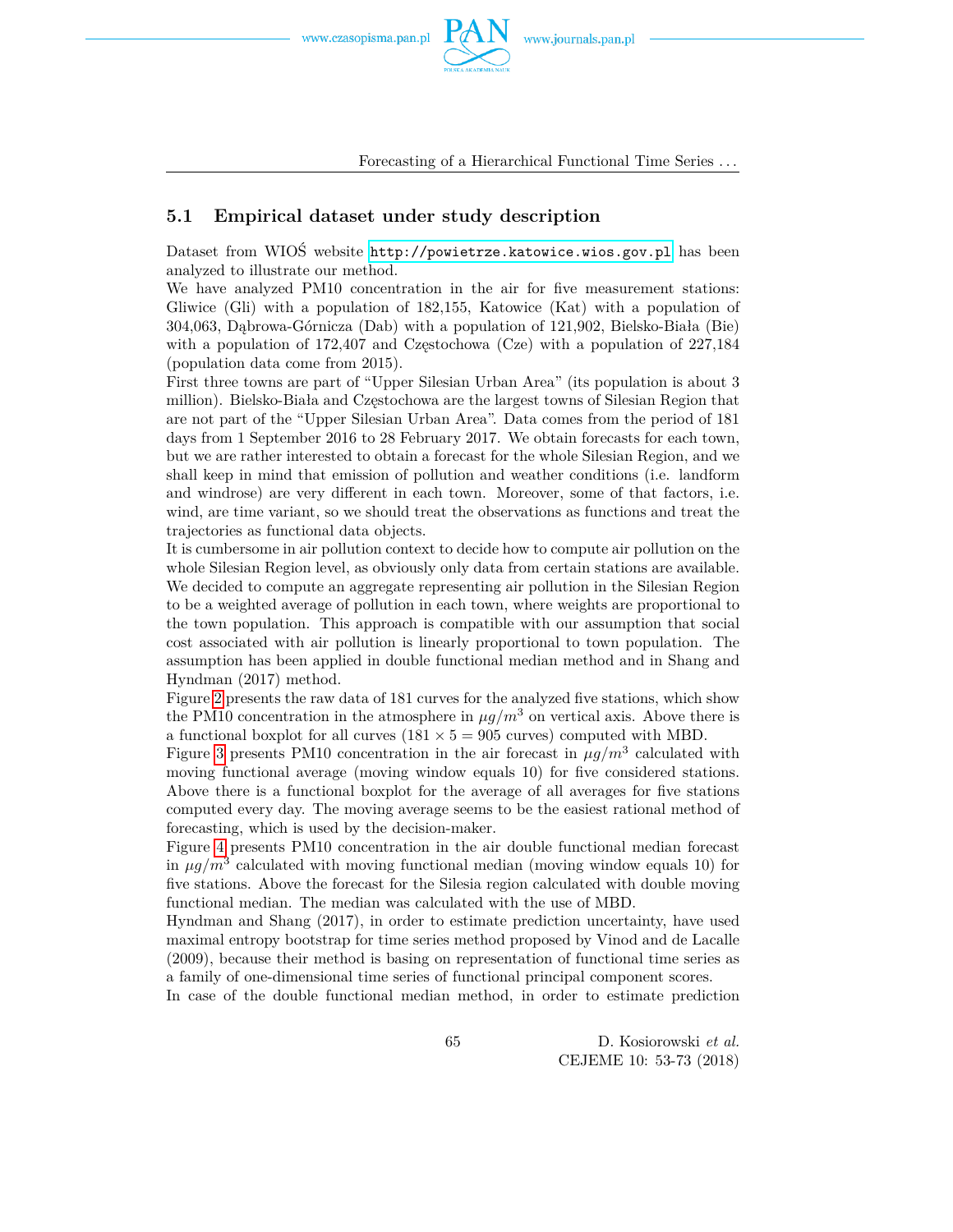![](_page_13_Picture_0.jpeg)

#### Daniel Kosiorowski, Dominik Mielczarek, Jerzy P. Rydlewski

<span id="page-13-0"></span>Figure 5: Five boxplots for the average sum of the differences between the observed curves and the curves forecasted with the double functional median method. Above a functional boxplot for the forecasts for Silesia region obtained with the double functional median method

![](_page_13_Figure_4.jpeg)

uncertainty we have used volumes of  $\alpha$ –central regions (see functional boxplots) implemented in R-packages *fda* (Ramsay *et al.* 2009) and *DepthProc* (Kosiorowski and Zawadzki 2017). We have also compared quality of our forecast with the forecast of Shang and Hyndman (2017) through the comparison of sum of the differences between the observed curves and of the forecasted curves. We have also compared median absolute deviation (MAD) of the integrated differences between the observed curves and of the forecasted curves. Table [1](#page-16-0) contains a MAD comparison of our forecasts with Shang and Hyndman's (2017). The functional boxplots can be also used to compare the two methods. Figure [5](#page-13-0) presents five functional boxplots for the average sum of the differences between the observed curves and the curves forecasted with the double functional median method. Above there is a functional boxplot for the forecasts for Silesia region obtained with the double functional median method (calculated with MBD).

D. Kosiorowski *et al.* CEJEME 10: 53-73 (2018) 66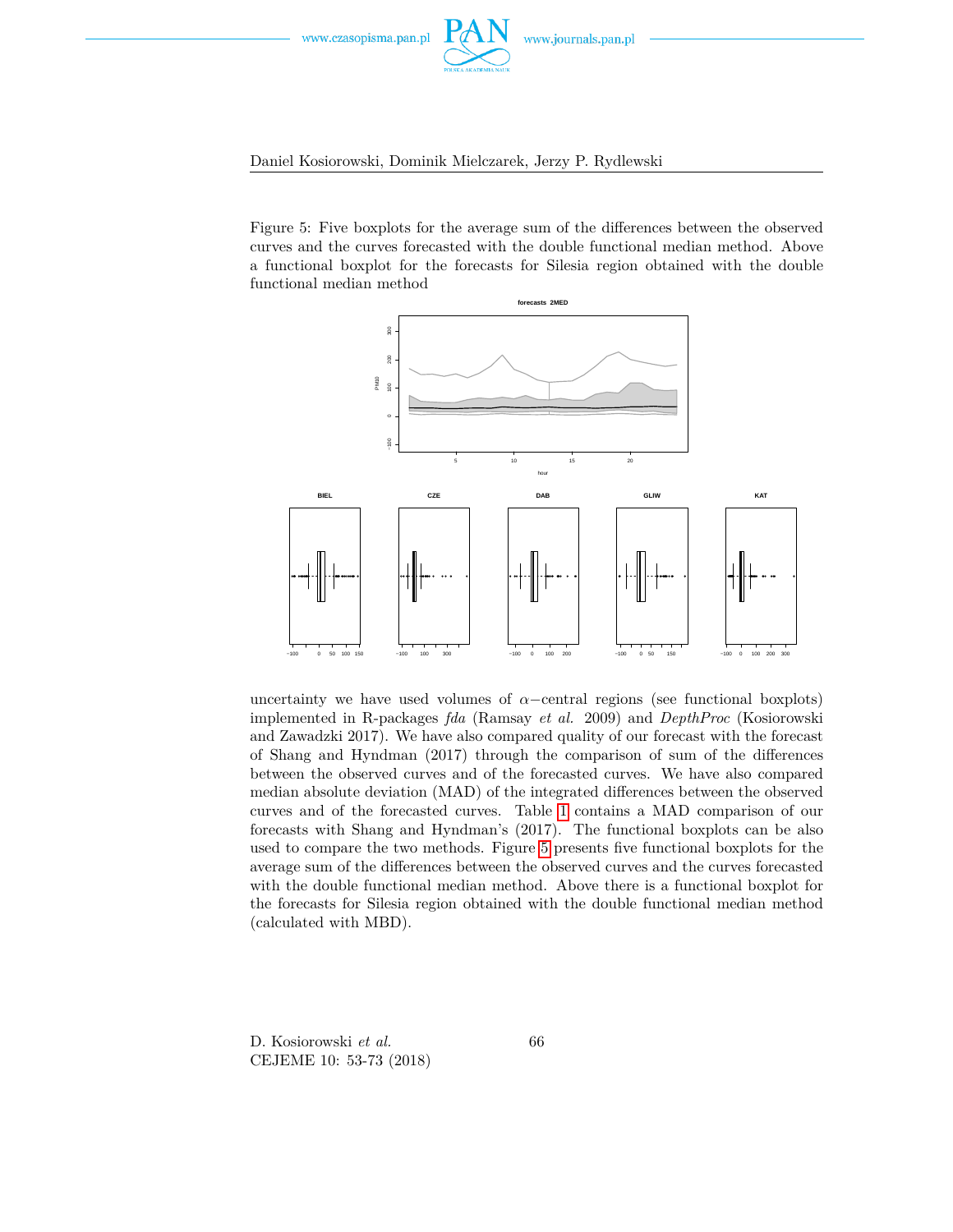<span id="page-14-0"></span>![](_page_14_Picture_0.jpeg)

![](_page_14_Figure_1.jpeg)

### Forecasting of a Hierarchical Functional Time Series *. . .*

67 D. Kosiorowski *et al.* CEJEME 10: 53-73 (2018)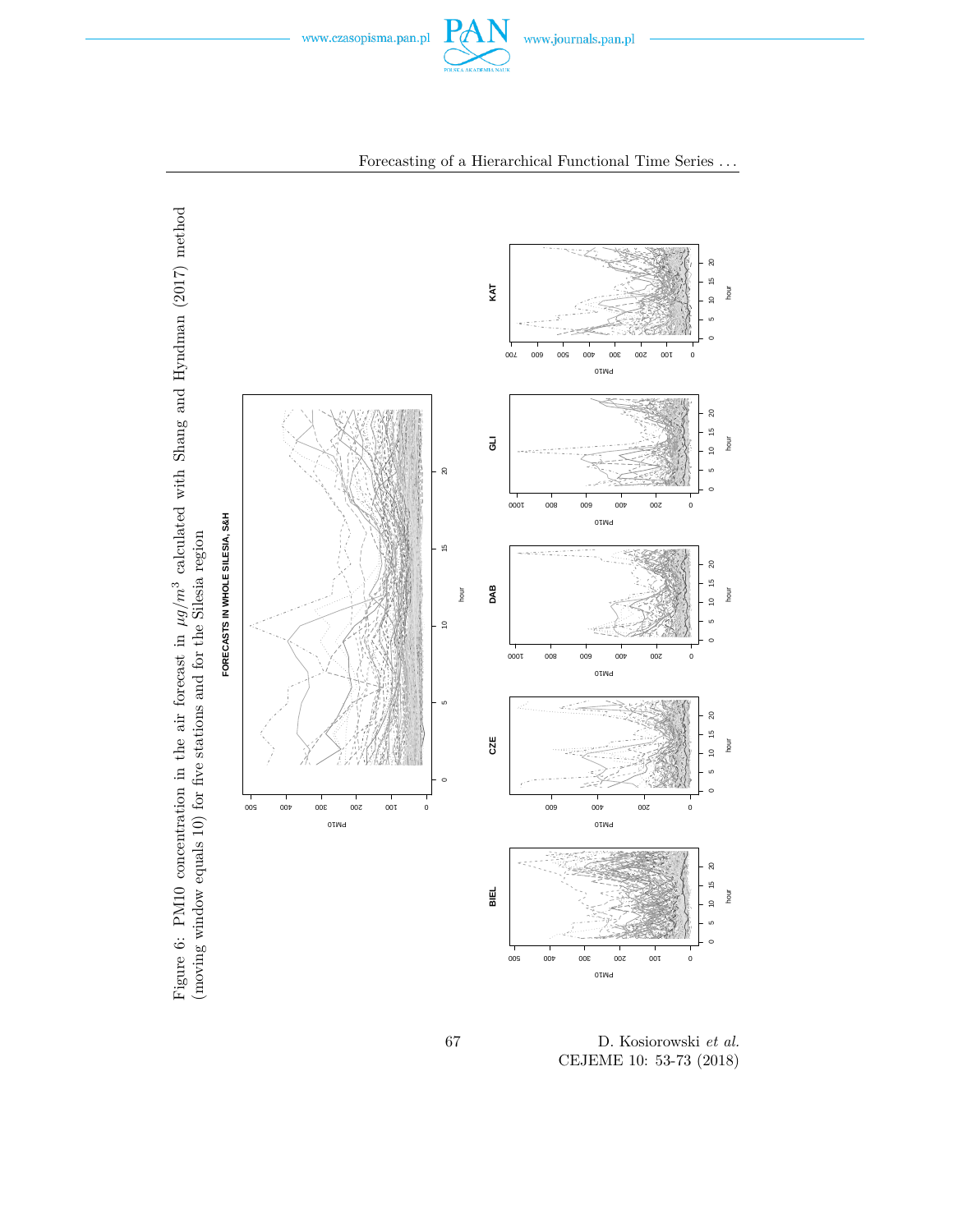![](_page_15_Picture_0.jpeg)

![](_page_15_Picture_2.jpeg)

Figure [6](#page-14-0) presents PM10 concentration in the air forecast in  $\mu g/m^3$  calculated with Shang and Hyndman (2017) method (moving window equals 10) for five stations and for the Silesia region. Figure [7](#page-15-0) presents five boxplots for the average sum of the differences between the observed curves and the curves forecasted with Shang and Hyndman (2017) method. Above a functional boxplot for the forecasts for Silesia region obtained with the Shang and Hyndman (2017) method. Our method seems to

<span id="page-15-0"></span>Figure 7: Five boxplots for the average sum of the differences between the observed curves and the curves forecasted with Shang and Hyndman (2017) method. Above a functional boxplot for the forecasts for Silesia region obtained with the Shang and Hyndman (2017) method

![](_page_15_Figure_5.jpeg)

be more robust for functional outliers. Compare MAD of the integrated differences between the observed curves and of the curves forecasted with both methods (see Table [1\)](#page-16-0). Compare also boxplots with respect to sizes of the boxes and positions of the medians (see Figures [5](#page-13-0) and [7\)](#page-15-0). This result is not very surprising, as Shang and Hyndman (2017) make forecasts basing on nonrobust generalized least squares method.

D. Kosiorowski *et al.* CEJEME 10: 53-73 (2018) 68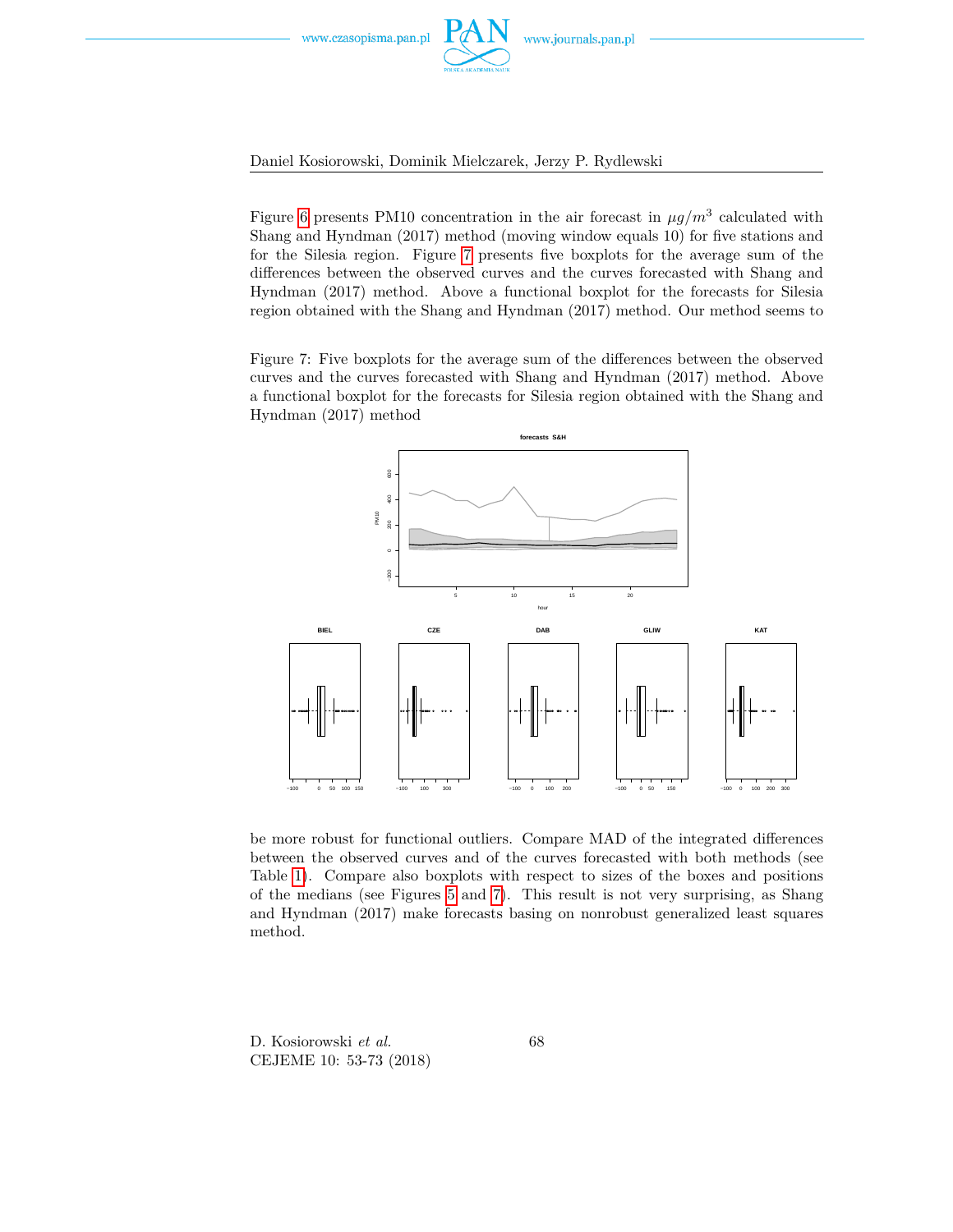![](_page_16_Picture_0.jpeg)

Table 1: Estimators quality comparison – MAD calculated for the five towns

<span id="page-16-0"></span>

| Predictor                                           | <b>Biel</b> | Cze    | Dab | Gli                  | Kat. |
|-----------------------------------------------------|-------------|--------|-----|----------------------|------|
| Shang&Hyndman 1699.59 1447.81 1699.59 881.25 891.19 |             |        |     |                      |      |
| Our forecasts                                       | 265.81      | 377.35 |     | 265.81 526.79 328.63 |      |

### **5.2 Maximization of social welfare**

Generally speaking, it is known that air pollution has a negative impact on human health, however a form of this impact may take many different and very complex forms. Dangerous substances may interact one with another. A nature of impact may depend on age group and time of the day and night.

Our main aim is to maximize a "summarized" utility of a local community over a certain period, that symbolically may be written as (for details see Fleurbaey and Maniquet 2011) :

$$
U_{Total} = \sum_{i=1}^{365} \int_{[0^{00}, 24^{00}]} U_i \left( W_{PM10}(t), C_{PM10reduc}(t) \right) dt,\tag{2}
$$

where *i* is a number of a day, *WPM*<sup>10</sup> denotes social welfare related to PM10 emission reduction (positive and negative external effects valued in a fixed currency) and *CPM*<sup>10</sup> denotes a cost of the PM10 emission reduction valued in the fixed currency. We assume that

$$
W_{PM10} = F(Air_{qual}, ENV_{polit}, INF_{qual}, POP_{param}),
$$

and

$$
C_{PM10} = G(C_{fixed}, C_{var}, C_{political}, Pred_{qual}).
$$

It means that welfare related to PM10 is a function of an air quality (valued basing on evidenced costs of hospitalization due to lung diseases), medical expenses related to allergies (*Airqual*), an user-friendliness of the local environment (*ENVpolit*), a quality of the local information system providing information on air quality and health threats  $(INF_{qual})$  and finally socio-demographic parameters of the community  $(POP_{param})$ . The cost related to the PM10 reduction relates to *fixed costs* including investments in new technologies ( $C_{fixed}$ ), *variable costs* involving effects tied with changes of weather causing lower or higher demand on heating energy (*Cvar*), *political cost* related to a transformation of popular heating systems basing for example on coal into "clean" systems basing for example on nuclear energy, and *costs related to quality of forecasting* of air pollution (*P redqual*).

In this paper we focus our attention on the last quantity measuring quality of forecasting of air pollution in the selected region.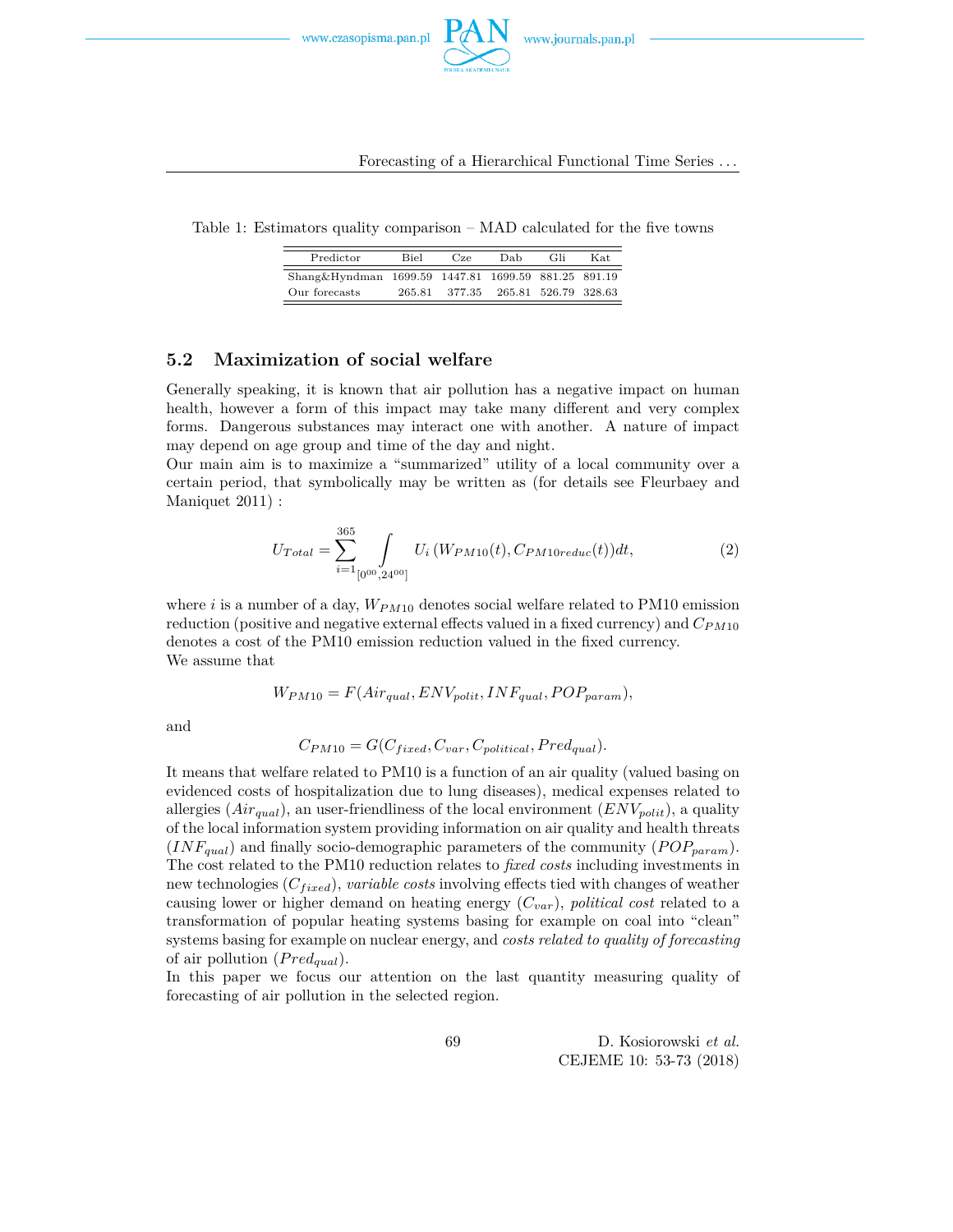![](_page_17_Picture_2.jpeg)

In our opinion it is reasonable to assume that the welfare associated with the pollution in considered town or region is linearly proportional to its population.

## **6 Conclusions**

In the paper we have critically discussed an application of a model for hierarchical functional time series to studies of the day and night air pollution in Silesia region in Poland. We have focused our attention on optimal estimation issues of the model. In this context we have compared the double functional median estimator with the best estimator known from the literature. We have assumed that an aggregate welfare of people living in the Silesia region is a function of among others a quality of the model estimation.

Our considerations clearly show usefulnesses of the HFTS methodology in a context of a local community welfare optimization. Shang and Hyndman (2017) approach provides elegant tools for HFTS modeling and forecasting in case of a relatively rich hierarchical structure and functional data without outliers. It is worth noticing, that the double functional median HFTS predictor performs very well in comparison to Shang and Hyndman (2017) predictor especially in terms of its computational complexity and robustness to functional outliers.

In our current research we concentrate on the optimization issues related to specific forms of the formula (2) defining the welfare of a certain local community.

## **Acknowledgements**

The authors would like to thank two anonymous referees for their valuable suggestions and helpful comments.

JPR and DM's research has been partially supported by the AGH UST local grant no. 11.11.420.004 and DK's research by the grant awarded to the Faculty of Management of CUE for preserving scientific resources for 2017 and 2018.

## **References**

- [1] Arribas-Gil A., Romo J. (2014), Shape outlier detection and visualization for functional data: the outliergram, *Biostatistics* 15(4), 603–619.
- [2] Brown G.W., (1947), On Small-Sample Estimation, *Annals of Mathematical Statistics* 18(4), 582–585.
- [3] Ferraty F., and Vieu P. (2006), *Nonparametric Functional Data Analysis: Theory and Practice*, Springer.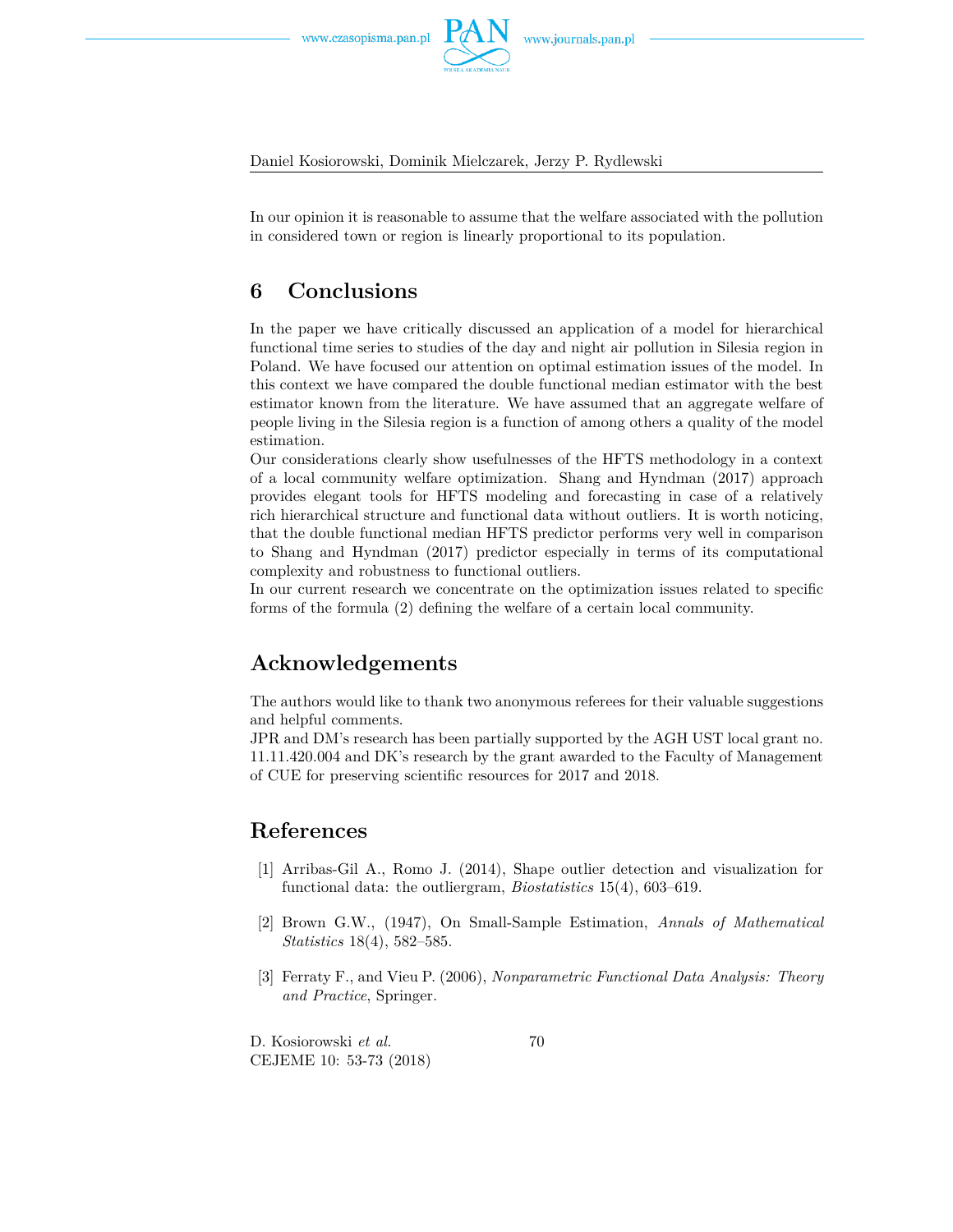![](_page_18_Picture_2.jpeg)

Forecasting of a Hierarchical Functional Time Series *. . .*

- [4] Fleurbaey M., Maniquet F. (2011), *A Theory of Fairness and Social Welfare*, Cambridge University Press.
- [5] Fliedner G. (2001), Hierarchical forecasting: issues and use guidelines, *Industrial Management and Data Systems* 101(1), 5–12.
- [6] Gijbels I., Nagy S. (2015), Consistency of non-integrated depths for functional data, *Journal of Multivariate Analysis* 140, 259–282.
- [7] Górecki T., Krzyśko M.K., Waszak Ł., Wołyński W. (2016), Selected statistical methods of data analysis for multivariate functional data, *Statistical Papers*, DOI10.1007/s00362-016-0757-8.
- [8] Horváth L., Kokoszka P. (2012), *Inference for Functional Data with Applications*, Springer, New York.
- [9] Hyndman R.J., Ahmed R.A., Athanasopoulos G., Shang H.L. (2011), Optimal combination forecasts for hierarchical time series, *Computational Statistics & Data Analysis* 55(9), 2579–2589.
- [10] Kahn K.B. (1998), Revisiting top-down versus bottom-up forecasting, *The Journal of Business Forecasting Methods & Systems* 17(2), 14–19.
- [11] Kohn R. (1982), When is an aggregate of a time series efficiently forecast by its past, *Journal of Econometrics* 18(3), 337–349.
- [12] Kosiorowski D. (2014), Functional regression in short-term prediction of economic time series, *Statistics in Transition – new series* 15(4), 611–626.
- [13] Kosiorowski D. (2016), Dilemmas of robust analysis of economic data streams, *Journal of Mathematical Sciences* 1(2), 59–72.
- [14] Kosiorowski D., Zawadzki Z. (2017), DepthProc: An R Package for Robust Exploration of Multidimensional Economic Phenomena, available at: arXiv:1408.4542v9.
- [15] Kosiorowski D., Rydlewski J.P., Snarska M. (2017a), Detecting a structural change in functional time series using local Wilcoxon statistic, *Statistical Papers*, DOI 10.1007/s00362-017-0891-y.
- [16] Kosiorowski D., Mielczarek D., Rydlewski J.P., Snarska M. (2017b), Generalized exponential smoothing in prediction of hierarchical time series, available at: arXiv:1612.02195v2.
- [17] Kosiorowski D., Mielczarek D., Rydlewski J. P. (2017c), Double functional median in robust prediction of hierarchical functional time series – an application to forecasting of the Internet service users behaviour, available at: arXiv:1710.02669v1.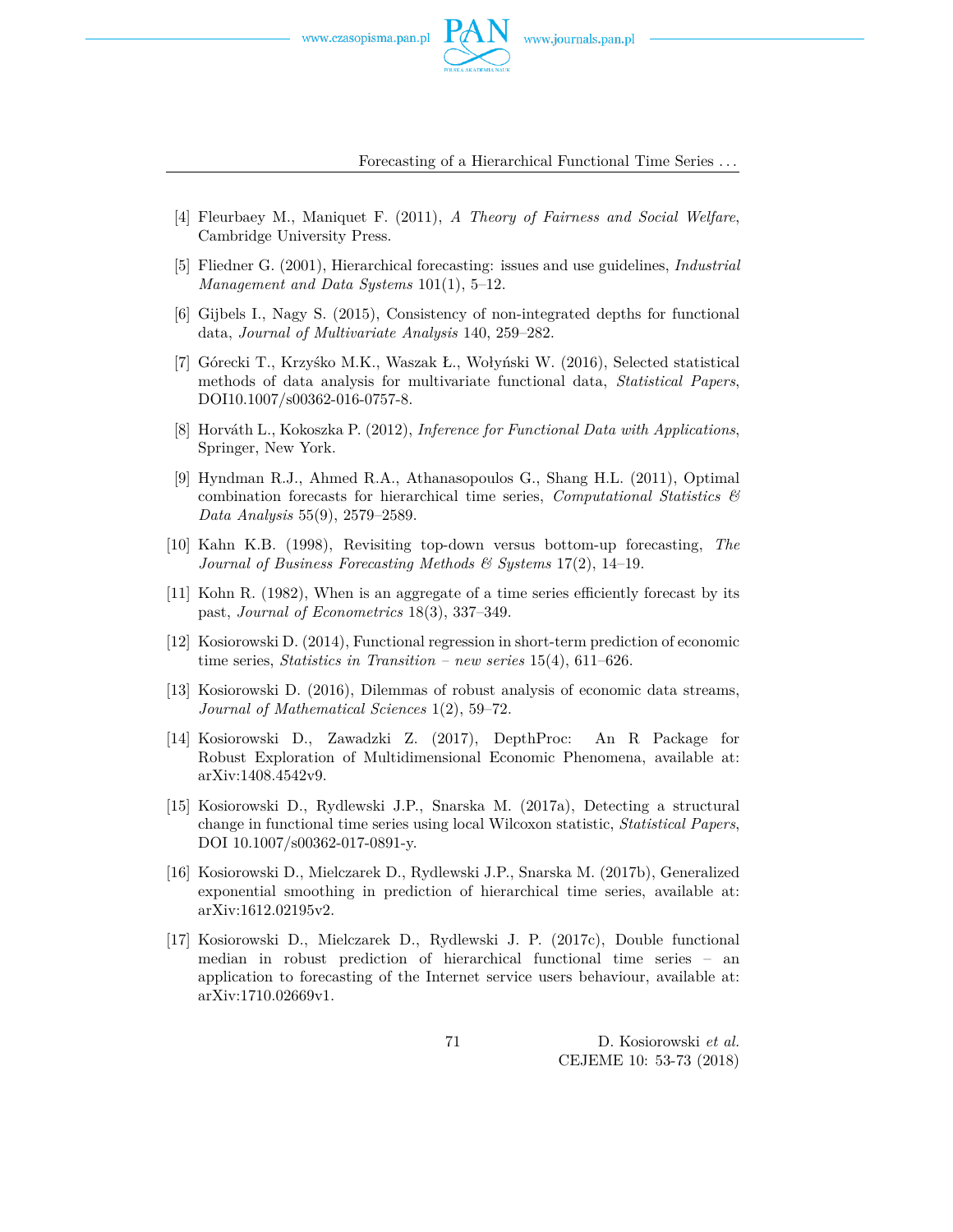![](_page_19_Picture_2.jpeg)

- [18] Kosiorowski D., Rydlewski J.P., Zawadzki Z. (2017d), Functional outliers detection by the example of air quality monitoring, *Statistical Review* (in Polish, forthcoming).
- [19] Liu R., Parelius J.M., Singh K. (1999), Multivariate analysis by data depth: descriptive statistics, graphics and inference (with discussion), *Annals of Statistics* 27, 783–858.
- [20] López-Pintado S., Romo J. (2007), Depth-based inference for functional data, *Computational Statistics & Data Analysis* 51(10), 4957–4968.
- [21] López-Pintado S., Romo J. (2009), On the concept of depth for functional data, *Journal of the American Statistical Association* 104, 718–734.
- [22] López-Pintado S., Romo J., Torrente A. (2010), Robust depth-based tools for the analysis of gene expression data, *Biostatistics* 11(2), 254–264.
- [23] Nagy S., Gijbels I., Omelka M., Hlubinka D. (2016), Integrated depth for functional data: Statistical properties and consistency, *ESIAM Probability and Statistics* 20, 95–130.
- [24] Nieto-Reyes A., Battey H. (2016), A Topologically Valid Definition of Depth for Functional Data, *Statistical Science* 31(1), 61–79.
- [25] Pfanzagl J. (1970), On the Asymptotic Efficiency of Median Unbiased Estimates, *The Annals of Mathematical Statistics* 41(5), 1500–1509.
- [26] Pfanzagl J. (1979), On optimal median unbiased estimators in the presence of nuisance parameters, *The Annals of Statistics* 7(1), 187–193.
- [27] Ramsay J.O., Hooker G., Graves S. (2009), *Functional Data Analysis with R and Matlab*, Springer.
- [28] Shang H.L., Hyndman R.J. (2017), Grouped functional time series forecasting: an application to age-specific mortality rates, *Journal of Computational and Graphical Statistics* 26(2), 330–343.
- [29] Shlifer E., Wolff R.W. (1979), Aggregation and proration in forecasting, *Management Science* 25(6), 594–603.
- [30] Sun Y., Genton M.G. (2011), Functional Boxplots, *Journal of Computational and Graphical Statistics* 20(2), 316–334.
- [31] Tarabelloni N. (2017), Robust Statistical Methods in Functional Data Analysis, Doctoral thesis and R package *roahd*, Politecnico di Milano.
- [32] Vinod H.D., Lopez de Lacalle J. (2009), Maximum entropy bootstrap for time series: the meboot R package, *Journal of Statistical Software* 29(5), 1–19.